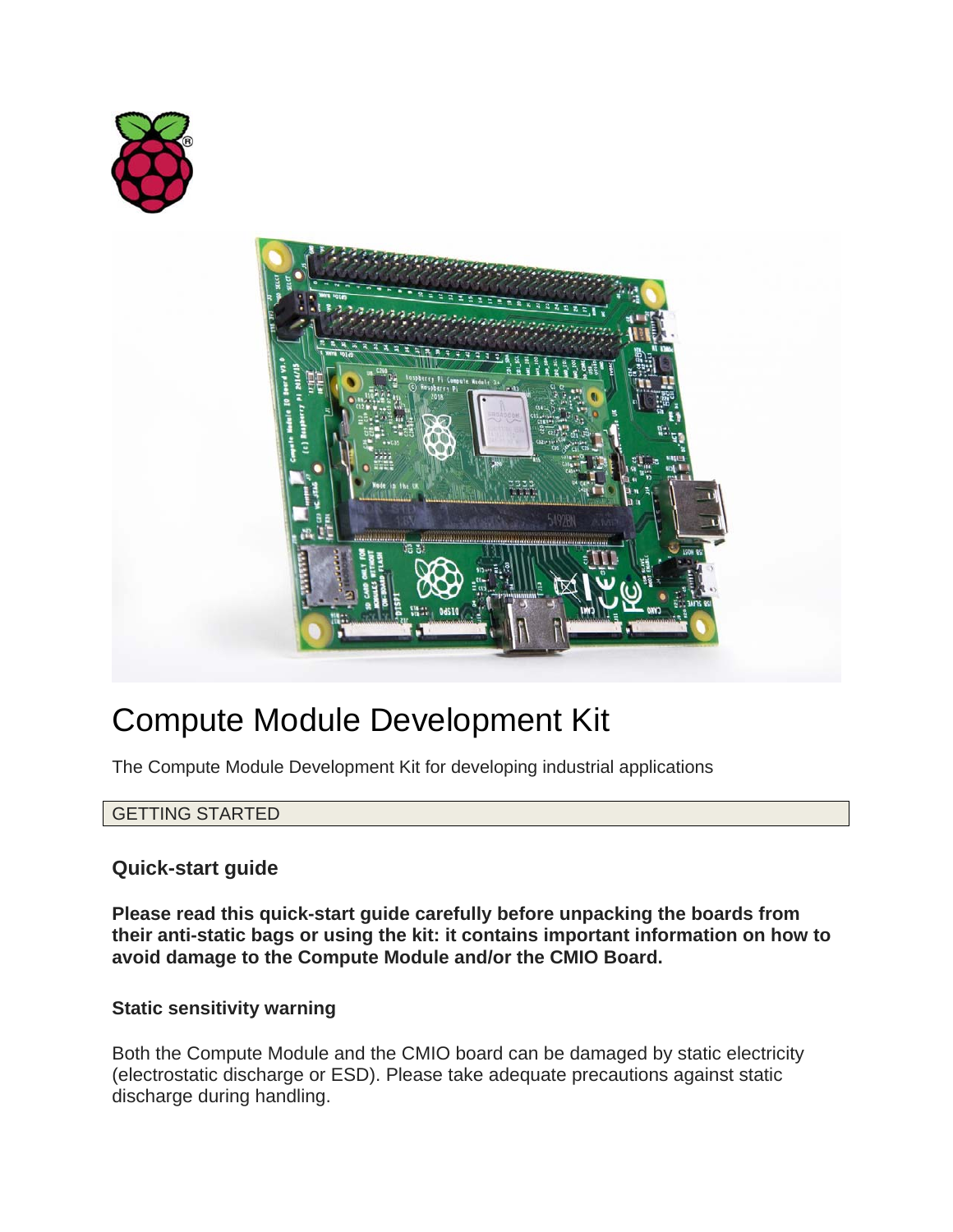For a complete list of the contents of the development kit, please see the SPECIFICATIONS tab.

#### **Initial setup and checks**

#### **Inserting the Compute Module (CM) into the IO board**

First insert the CM at a 45-degree angle, then gently press down on both top corners of the CM (where the holes are) until it clicks into place.

#### **Checking IO bank voltage jumpers**

Please make sure that the two jumpers that power the GPIO bank 0 and 1 voltages are present on J3, and set to the voltage you wish to use. **Do not power up the board if these jumpers are not attached (and hence the GPIO bank(s) are unpowered), as this may damage the Module.**

#### **Powering up**

Make sure the CM is inserted correctly into the socket (J1). Make sure the GPIO banks are powered (make sure J3 has jumpers present and set correctly). Attach a micro USB power supply to J2 (POWER IN) to power up the board.

Note that at this point the red power LED and green ACT LED should light up. Nothing further should happen (because the Compute Module Flash (eMMC) is blank).

#### **Loading an OS image and further documentation**

The next step is to write an operating system image to the onboard eMMC Flash. Once this is done, the board should boot into the OS of your choice when you power up.

Further documentation, including a step by step guide to flashing the eMMC, is available.

#### **SPECIFICATIONS**

The Compute Module Development Kit is made for developing industrial applications with CM3+, CM3+/Lite, CM3, CM3 Lite, and CM1.

The Development Kit contains the critical hardware that allows you to design the Compute Module into a custom system, and gives you the freedom to add extra components and place parts exactly where your product needs them.

The kit includes the Compute Module IO (CMIO) board, which is a simple, open-source breakout board into which you can plug a Compute Module. The board hosts 120 GPIO pins, an HDMI port, a USB port, two camera ports, and two display ports.